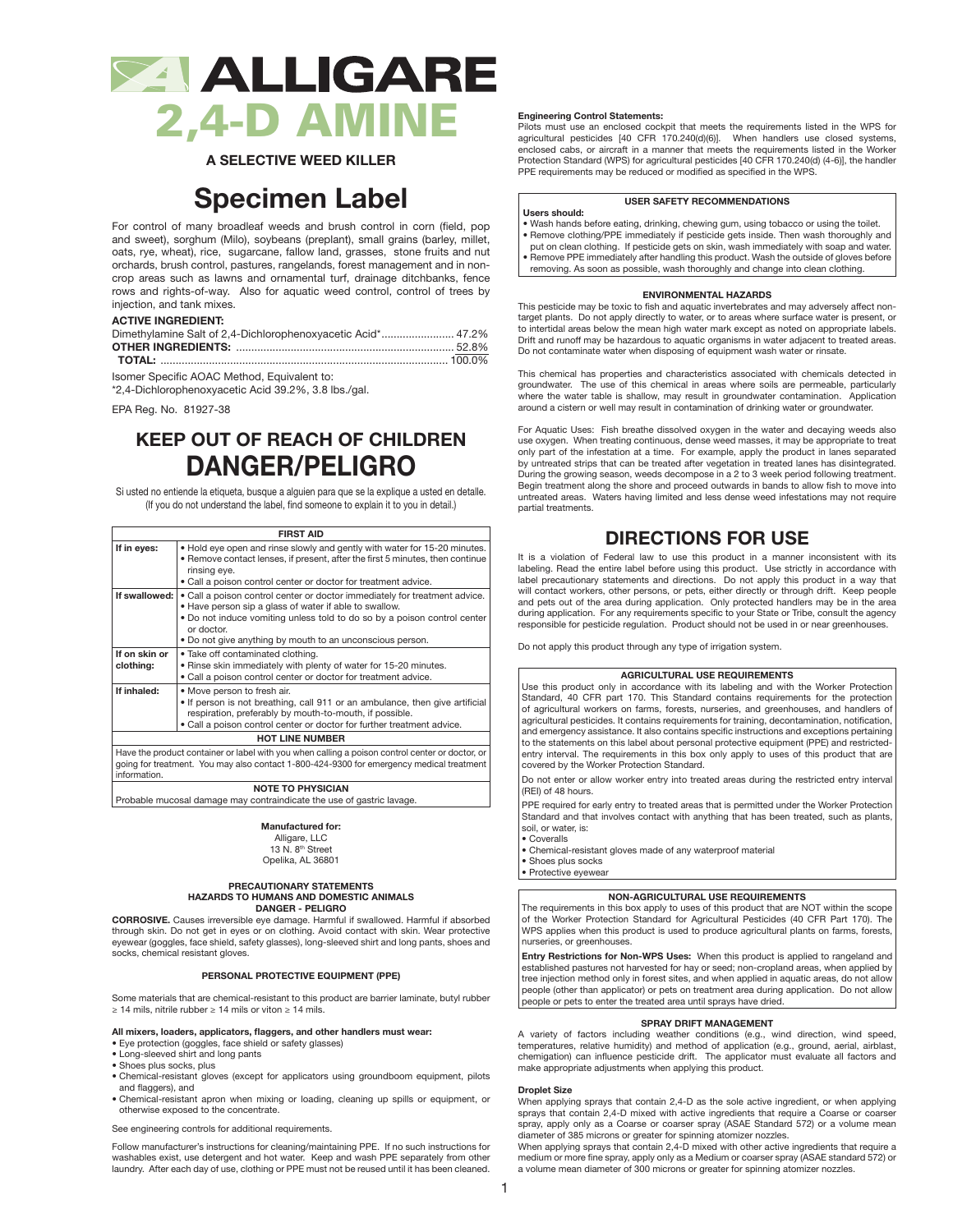## **Wind Speed**

Do not apply at wind speeds greater than 15 mph. Only apply this product if the wind direction favors on-target deposition and there are not sensitive areas (including, but not limited to, residential areas, bodies of water, known habitat for nontarget species, nontarget crops) within 250 feet downwind. If applying a Medium spray, leave one swath unsprayed at the downwind edge of the field.

## **Temperature Inversions**

If applying at wind speeds less than 3 mph, the applicator must determine if: a) conditions of temperature inversion exist, or b) stable atmospheric conditions exist at or below nozzle height. Do not make applications into areas of temperature inversions or stable atmospheric conditions.

## **Susceptible Plants**

Do not apply under circumstances where spray drift may occur to food, forage, or other plantings that might be damaged or crops thereof rendered unfit for sale, use or consumption. Susceptible crops include, but are not limited to, cotton, okra, flowers, grapes (in growing stage), fruit trees (foliage), soybeans (vegetative stage), ornamentals, sunflowers, tomatoes, beans, and other vegetables, or tobacco. Small amounts of spray drift that might not be visible may injure susceptible broadleaf plants.

**Other State and Local Requirements** Applicators must follow all state and local pesticide drift requirements regarding application of 2,4-D herbicides. Where states have more stringent regulations, they must be observed.

## **Equipment**

All aerial and ground application equipment must be properly maintained and calibrated using appropriate carriers or surrogates. The boom length must not exceed 75% of the wingspan or 90% of the rotor blade diameter. Release spray at the lowest height consistent with efficacy and flight safety. Do not release spray at a height greater than 10 feet above the crop canopy unless a greater height is required for aircraft safety. This requirement does not apply to forestry or rights-of-way applications. When applications are made with a crosswind, the swath will be displaced downwind. The applicator must compensate for this by adjusting the path of the aircraft upwind. Do not apply with a nozzle height greater than 4 feet above the crop canopy.

## **INFORMATION**

This product is a water dilutable amine especially prepared for use on crops and weeds where a susceptible crop in the near vicinity may be injured by a more volatile product. It is recommended for control of numerous broadleaf weeds and certain 2,4-D susceptible woody plants without injury to most established grasses. In cropland, 2,4-D is more effective than amines for controlling hard-to-kill weeds such as Bindweed, Thistle, Smartweed, Wild garlic, Curly dock, Tansy ragwort, and Wild onions. For best results, apply this product as a water or oil spray during warm weather when young succulent weeds or brush are actively growing. Application under drought conditions often will give poor results. The lower recommended rates will be satisfactory on susceptible annual weeds. For perennial weeds and conditions such as the very dry areas of the Western states, where control is difficult, the higher recommended rates should be used.

This product will kill or control the following weeds in addition to many other noxious plants susceptible to 2,4-D.

| Alder                     | Galinsoga           | Purslane        |
|---------------------------|---------------------|-----------------|
| Alligator weed            | Goatsbeard          | Ragweed         |
| American lotus            | Goldenrod           | Red clov        |
| Arrowhead                 | Goosefoot           | Rush            |
| Artichoke                 | Ground ivy          | Russian t       |
| Aster                     | Gumweed             | Sagebrus        |
| Austrian fieldcress       | Healall             | St. Johns       |
| <b>Beggartick</b>         | Hemp                | Salsify         |
| <b>Biden</b>              | Henbit              | Shepherd        |
| <b>Bindweed</b>           | Hoary cress         | Sicklepo        |
| <b>Bittercress</b>        | Honeysuckle         | Smartwe         |
| <b>Bitterweed</b>         | Horsetail           | Sneezew         |
| <b>Bitter wintercress</b> | Indigo              | Southern        |
| <b>Blackeyed Susan</b>    | Indiana mallow      | Sowthist        |
| <b>Blessed thistle</b>    | Ironweed            | Spanishr        |
| <b>Blue lettuce</b>       | Jerusalem artichoke | <b>Spatterd</b> |
| Box elder                 | Jewelweed           | Speedwe         |
| <b>Broomweed</b>          | Jimsonweed          | Stinging        |
| <b>Buckhorn</b>           | Kochia              | Stinkwee        |
| <b>Bullnettle</b>         | Knotweed            | Sumac           |
| <b>Bull thistle</b>       | Lambsquarter        | Sunflowe        |
| <b>Bulrush</b>            | Locoweed            | Sweet cl        |
| <b>Burdock</b>            | Lupine              | Tanweed         |
| Bur ragweed               | Mallow              | Tarweed         |
| <b>Buttercup</b>          | Many flowered aster | Thistle         |
| Canada thistle            | Marijuana           | Toadflax        |
| Carolina geranium         | Marshelder          | Tumblew         |
| Carpetweed                | Mexican weed        | Velvet lea      |
| Catnip                    | Morningglory        | Vervain         |
| Chickweed                 | Mousetail           | Vetch           |
| Chicory                   | Muskthistle         | Virginia c      |
| Cinquefoil                | Mustard             | Virginia c      |
| Cockle                    | Nettle              | Water hy        |
| Cocklebur                 | Nutgrass            | Water lily      |
| Coffee bean               | Orange hawkweed     | Water pla       |
| Coffeeweed                | Parrot feather      | Water pri       |
| Common sowthistle         | Parsnip             | Water sh        |
| Creeping Jenny            | Pennycress          | Wild carr       |
| Croton                    | Pennywort           | Wild garl       |
| Curly indigo              | Pepperweed          | Wild lettu      |
| Dandelion                 | Piaweed             | Wild onic       |

Galinsoga Purslane<br>
Goatsbeard **Ragweed** Alligator Goatsbeard<br>
Goldenrod Goldenrod Red clover Goosefoot Rush<br>Ground ivv **Russian thistle** Gumweed Sagebrush Austrian fieldcress Healall St. Johnswort Henbit Shepherdspurse<br>
Hoarv cress Sicklepod Hoary cress Sicklepod<br>
Honevsuckle<br>
Smartweed Horsetail Sneezeweed<br>
1992 - Southern wild Southern wild rose Indiana mallow Sowthistle Blessed thistle Ironweed Spanishneedle Jerusalem artichoke Spatterdock Jewelweed Speedwell<br>
Jimsonweed Stinaina ne **Jimsonweed Stinging nettle**<br> **Stinkweed** Stinkweed Stinkweed Knotweed Sumac<br>Lambsquarter Sunflower Locoweed Sweet clover Many flowered aster Thistle<br>Marijuana Toadflax Tumbleweed<br>Velvet leaf Mexican weed Velvet leaf<br>Merningglory Vervain Muskthistle **Virginia copperleaf** Mustard **Virginia creeper** Nettle Water hyacinth<br>
Nutarass Water lilv Nutgrass Water lily<br>
Orange hawkweed Water plantain Orange hawkweed Parrot feather Water primrose Parsnip Water shield Pennycress Wild carrot Pennywort Wild garlic Pepperweed Wild lettuce

# 2,4-D AMINE **Specimen Label**

| Devil's claw      | Plantain        | Wild parsnip      |
|-------------------|-----------------|-------------------|
| <b>Dock</b>       | Poison hemlock  | Wild radish       |
| Dogbane           | Poison ivy      | Wild rape         |
| Duckweed          | Pokeweed        | Wild strawberry   |
| Elderberry        | Poorjoe         | Wild sweet potato |
| Flea bane (daisy) | Povertyweed     | Willow            |
| Flixweed          | Prickly lettuce | Witchweed         |
| Florida pusley    | Primrose        | Wormseed          |
| Frenchweed        | Puncture vine   | Yellow rocket     |

Wild radish Wild rape

Generally the lower dosages given will be satisfactory for young, succulent growth of sensitive weed species. For less sensitive species and under conditions where control is more difficult, the higher dosages will be needed. Apply this product during warm weather when weeds are young and growing actively. Unless otherwise recommended, suggested application rates may be from 1 to 10 gallons of total spray by air or 5 to 25 gallons by ground application equipment. If band treatment is used, base the dosage rate on the actual area to be sprayed. Although water quantities may vary due to different types of application equipment, sufficient water must be used to provide for complete and uniform coverage. Higher water gallonage may be used if desired to improve spray coverage. In all cases, use the same recommended amount of 2,4-D per acre. When product is used for weed control in crops, the growth state of the crop must be considered. For crop uses, do not mix with oil, surfactants, or other adjuvants unless specifically recommended on label. To do so may reduce herbicide's selectivity and could result in crop damage. If you are uncertain concerning tolerant varieties or local use situations that may affect crop tolerance to 2,4-D, consult your seed company, State Agricultural Extension Service or qualified crop consultant's advice.

Aerial applications should be used only when there is no danger of drift to susceptible crops. Many states have regulations concerning aerial application of 2,4-D formulations. Consult local regulatory authorities before making applications. Do not apply when temperature exceeds 90˚ F. Read and follow all directions and precautions on this label and on the labels of any products for which a tank mixture is being considered. It is the pesticide user's responsibility to ensure that all products in the listed mixtures are registered for the intended use. Users must follow the most restrictive directions and precautionary language of the products in the mixture (for example, first aid from one product, spray drift management from another).

**COMPATIBILITY**: If this product is to be tank mixed with fertilizers or with other pesticides, compatibility should be tested prior to mixing. To test for compatibility, use a small container and mix a small amount (0.5 to 1 quart) of spray, combining all ingredients in the same ratio as the anticipated use. If any indications of physical incompatibility develop, do not use this mixture for spraying. Indications of incompatibility usually will appear within 5 to 15 minutes after mixing.

**TO PREPARE THE SPRAY**: Mix this product only with water. Add about half the water to the mixing tank, then add this product with agitation, and finally the rest of the water with continuing agitation. Note: Adding oil, wetting agent, or other surfactant to the spray may increase effectiveness on weeds, but also may reduce selectivity to crops resulting in crop damage.

## **Tip and Measure Container Dispensing Directions**

1. Remove the cap from the measuring chamber and remove seal over container opening. 2. Replace the cap securely.

- 3. Tip the container until the measuring chamber contains the desired amount of product.
- 4. Return container to its level position.
- 5. Remove the cap from the measuring chamber and pour product into the application equipment.
- 6. Replace cap securely.

## **SELECTIVE WEEDING IN CROPS**

**USE IN LIQUID NITROGEN SOLUTIONS**: For late season application in corn, pastures, or small grains in one operation for control of Smartweed, Cocklebur, Annual morningglory and other annual broadleaf weeds less than 1 inch high. Field should be as clean as possible and corn 20 to 30 inches tall. Apply 1 pint with 80 to 120 lbs. nitrogen per acre; the spray must be prepared by first adding the required amount of liquid nitrogen solution to spray tank. Next, dilute 1 pint of this product with 2 quarts clean water for each acre to be treated with one tank-full. Start the tank agitator and slowly add the diluted 2,4-D solution. Spray immediately, maintaining continuous agitation until spray tank is empty. Direct the spray to lower 3 to 4 inches of corn stalk. Use spray equipment designated to handle corrosive liquid nitrogen solutions. After spraying, remove any remaining solution and rinse rig thoroughly with water. Mix only one tank at a time. Do not spray during or immediately following cold, near freezing weather.

|               |                                                    | <b>CORN</b>                |
|---------------|----------------------------------------------------|----------------------------|
|               |                                                    | (Field, Sweet and Popcorn) |
| Pre-plant -   |                                                    | 1 to 2 pints               |
|               | Pre-emergent - Average Conditions - 2 pints        |                            |
| Emergent -    |                                                    | 1 pint                     |
|               | Post-emergent - Average Conditions - 1/2 to 1 pint |                            |
|               | Dry Conditions*-                                   | $1/2$ to 1 pint            |
| Pre-harvest - |                                                    | 1 to 2 pints               |
|               |                                                    |                            |

Pre-harvest - 1 to 2 pints \*For Western States- Arizona, Idaho, Montana, Nevada, Oregon, Utah, Washington and Wyoming

Add with specified amounts of water to make per acre applications. Use lower rates of product for easily-killed weeds, on inbreds, and when corn is growing rapidly. Do not cultivate for about 2 weeks after treatment while corn is brittle.

**Pre-plant**: Apply in 15 to 30 gallons of water per acre to control emerged broadleaf weed seedlings or existing cover crops prior to planting corn. Apply 7 to 14 days before planting. Do not use on light, sandy soil or where soil moisture is inadequate for normal weed growth. Use high rate for control of less susceptible weeds or cover crops, such as alfalfa.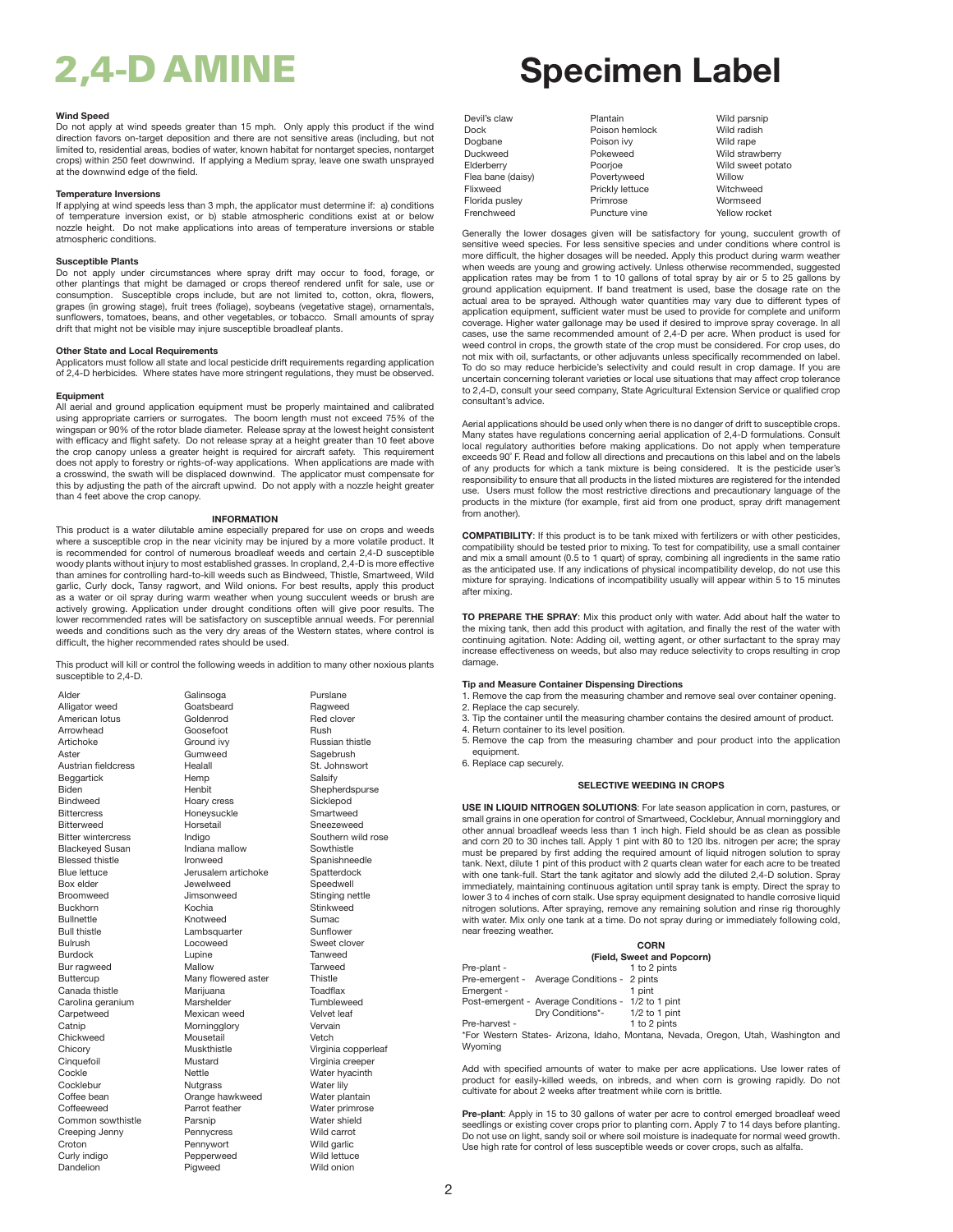**Pre-emergent**: **(For annual grasses and broadleaf weeds)** - Apply in 15 to 30 gallons of water per acre. Apply product to emerged weeds from 3 to 5 days after planting, but before corn emerges. Do not use on very light, sandy soils. Use the higher rates on heavy soils. Plant corn as deep as practical. Product will not control weeds which have not emerged.

**Emergent** - Apply in 5 to 30 gallons of water per acre ground application, 1 to 5 gallons of water by air, just as corn plants are breaking ground.

**Post-emergent - (For broadleaf weeds) -** Apply ½ to 1 pint in 8 to 15 gallons of water per acre. Use low rates on inbreds. Best results are usually obtained when weeds have germinated and corn is 4 to 18 inches tall. As soon as corn is over 8 inches tall, or beyond the 5-leaf stage, use drop nozzles to keep spray off corn foliage as much as possible; direct spray over tops of weeds but not over the corn. Corn is susceptible to injury shortly after emergence and after unfolding of leaves. Do not spray during this period nor after first tassels appear to dough stage. If corn is growing rapidly and temperature and soil moisture is high, use ½ pint per acre to reduce possibility of crop damage. Delay cultivation for 8 to 10 days to prevent stalk breakage due to temporary brittleness caused by 2,4-D. Application rates of up to 1 pint per acre may be used to control some hard-to-control weeds. Do not use higher rates unless possible crop injury will be acceptable. After application, delay cultivation for 8 to 10 days to allow the corn to overcome any temporary brittleness. However, the possibility of injury to the corn is increased. Do not use with Atrazine, oil or other adjuvants, unless approved by seed company. Since the tolerance to 2,4-D of individual hybrids varies, consult your seed supplier, local Extension Service, Agricultural Experiment Station, or University weed specialist for information.

**Pre-harvest:** After the hard dough or denting stage, apply 1 to 2 pints in 1 to 5 gallons of water per acre by air or 5 to 30 gallons of water by ground equipment to suppress perennial weeds, decrease weed seed production, and control tall weeds such as Bindweed, Cocklebur, Dogbane, Jimsonweed, Ragweed, Sunflower, Velvetleaf and vines that interfere with harvesting. The high rate will be needed for tough weeds under stress.

## **USE RESTRICTIONS FOR FIELD AND POPCORN**

Do not use treated crop as fodder for 7 days following application. The preharvest interval (PHI) is 7 days.

Maximum of 6 pints of product (3.0 lbs ae) per acre per crop cycle.

## **Preplant or pre-emergence**:

Limited to one preplant or pre-emergence application per crop cycle. Maximum of 2 pints of product (1.0 lb ae) per acre per application.

## **Post-emergence:**

Limited to one post-emergence application per crop cycle. Maximum of 1 pint of product (0.5 lb ae) per acre per application.

## **Preharvest:**

Limited to one preharvest application per crop cycle. Maximum of 3.16 pints of product (1.5 lbs ae) per acre per application.

## **USE RESTRICTIONS FOR SWEET CORN**

Do not use treated crop as fodder for 7 days following application. The preharvest interval (PHI) is 45 days. Minimum of 21 days between applications.

Maximum of 3.16 pints of product (1.5 lbs ae) per acre per crop cycle.

## **Preplant or pre-emergence**:

Limited to one preplant or pre-emergence application per crop cycle. Maximum of 2.1 pints of product (1.0 lb ae) per acre per application.

## **Post-emergence:**

Limited to one post-emergence application per crop cycle. Maximum of 1 pint of product (0.5 lb ae) per acre per application.

## **SORGHUM (Milo)**

For post-emergent control in average conditions, use 2/3 to 1 pint when sorghum is 5 to 8 inches tall. Use 1 pint when sorghum is 5 to 15 inches tall with suggested volume of 5 gallons of water by air or 6 to 20 gallons with ground equipment to make per acre applications. For dry conditions (Western States), use <sup>1</sup>/<sub>2</sub> to 1 pint. Apply to sorghum when crop is 5 to 15 inches high to top of canopy with secondary roots well established. If sorghum is taller than 8 inches, use drop nozzles to keep the spray off the foliage as much as possible. Rates of up to 1 pint per acre may be used to control some hard-to-control weeds. However, the chance of crop injury is increased with higher rates. Do not use with oil. Because temporary injury may occur if conditions of high temperature and high soil moisture exist, use lower rate. If it is necessary to apply this product under these conditions, use no more than 2/3 pint per acre. Varieties vary in tolerance to 2,4-D and some hybrids are quite sensitive. Spray only varieties known to be tolerant to 2,4-D. Contact seed company or your Agricultural Experiment Station or Extension Service weed specialist for this information.

### **USE RESTRICTIONS FOR SORGHUM**

The preharvest interval (PHI) is 30 days.

Do not permit meat or dairy animals to consume treated crop as fodder or forage for 30 days following application.

## **Post-emergence (acid, salts, and amines):**

Limited to 1 application per crop cycle.

Maximum of 2.1 pints of product (1.0 lb ae) per acre per application.

**Restrictions:** Corn & Sorghum Hybrids vary in tolerance to 2,4-D. Some are easily injured. Spray only varieties known to be tolerant to 2,4-D. Consult the seed company or your Agricultural Experiment Station or Extension Service Weed Specialist for this information.

# 2,4-D AMINE **Specimen Label**

## **SMALL GRAINS**

**Barley, Millet, Oats, Rye, Wheat not underseeded with a legume:**

| Annual Weeds | Average Conditions - 1/2 to 1 pint                 |
|--------------|----------------------------------------------------|
|              | Dry Conditions (Western States) - 1 to 2 pints     |
|              | Perennial Weeds Average Conditions - 1 pint        |
|              | Dry Conditions (Western States) - 1-1/4 to 2 pints |
| Pre-harvest  | Average Conditions - 1 pint                        |
| Oats         | Spring - 1/2 pint and Fall - 1/2 to 1 pint         |
|              |                                                    |

For aerial applications on grain, use this product in 2 or more gallons of water per acre and for ground application, use a minimum of 10 gallons of water per acre.

Make application in the spring when the grain is fully tillered or stooled (usually about 4 to 8 inches high), but before jointing. Do not spray before the tiller stage nor from early boot to dough stage.

Use lower rate of product for easily-killed seedling weeds, and higher rate for older and more tolerant weeds. Do not treat grains underseeded with legumes, and do not spray winter grains in the fall. To control large weeds that will interfere with harvest or to suppress perennial weeds, pre-harvest treatment can be applied when grain is in the dough stage. Higher rates may be needed to handle difficult weed problems in certain areas such as under dry conditions, especially in Western areas. However, do not use unless possible crop injury will be acceptable. Oats are more sensitive to 2,4-D than other grains and should be sprayed in the spring when well established and tillered and before jointing after crop has reached the dough stage. In winter grains, use 1 to 2 pints of this product (0.5-1.0 lb ae) per acre postemergence to control large weeds that will interfere with harvest or to suppress perennial weeds. For preharvest applications, a maximum of 1 pint of this product (0.5 lb ae) may be applied per acre per application. Fall seeded oats for grain planted in Southern U.S. - apply after full tillering but before the early bud stage. Do not spray during or immediately following cold weather.

**Spring Post-emergence (under-seeded with legumes) -** Apply 1/4 to 1/2 pint per acre after grain is 8 inches tall. Do not spray grain in boot to dough stage. Do not spray alfalfa or sweet clover unless the infestation is severe and injury to these legumes can be tolerated. For the high rates on Spring wheat and barley as well as Winter wheat and rye, consult State Agricultural Experiment Station or Extension Service weed specialist for recommendations or suggestions to fit local conditions.

**Spring Seeded Oats:** Use 1/2 to 1 pint per acre with recommended amount of water to give good coverage. Apply after the fully tillered stage, except during the boot to dough stage.

**Fall Seeded Oats (Southern):** Apply 1/4-1-1/4 pints per acre with recommended amount of water after full tillering but before early boot stage. For postemergence application, some difficult weeds may require the higher rates of 1 to 1-1/4 pints per acre for maximum control but injury may result. Do not spray during or immediately following cold weather.

**Pre-harvest Treatment:** Apply 1 pint with recommended amount of water per acre when grains are in the hard dough stage to control large weeds that may interfere with harvest. Best results will be obtained when soil moisture is sufficient to cause succulent weed growth.

Note: Oats are less tolerant to 2,4-D than wheat or barley and more likely to be injured.

**Wheat and Barley:** Postemergence control of Wild garlic and Wild onion. For improved control of difficult weeds, including Wild garlic and Wild onion, apply 1 to 2 pints of product per acre. Since these rates may injure the crop, do not use unless possible crop damage is acceptable. For the higher rates on Spring wheat and barley, consult your local State Agricultural Experiment Station or Extension Service weed specialist for recommendations or suggestions to fit local conditions.

**Control of Wild Garlic in Stubble Grain and Corn Fields:** Following the harvest of small grains and corn, Wild garlic often produces new fall growth. This should be sprayed with 2.6 pints of product in 20 to 40 gallons of water per acre. This is a useful practice as one part of a Wild garlic control program. Do not plant any crop for three months after treatment.

**For emergency weed control in wheat: Perennial broadleaf weeds -** apply 2.6 pints per acre when weeds are approaching bud stage. Do not spray grain in the boot to dough stage. The 2.6 pint per acre application can produce injury to wheat. Balance the severity of your weed problem against the possibility of crop damage. Where perennial weeds are scattered, spot treatment is suggested to minimize the extent of crop injury. Use lower rate if small annual and biennial weeds are the major problem. Use the higher rate if perennial weeds or annual and biennial weeds are present which are in the hard-to-kill categories as determined by local experience. The higher rates increase the risk of grain injury and should be used only where the weed control problem justifies the grain damage risk. Do not apply this product to grain in the seedling stage. For aerial application on grain, apply this product in 2 to 5 gallons of water per acre. For ground application, use a minimum of 5 gallons of water per acre.

## **USE RESTRICTIONS FOR CEREAL GRAINS (wheat, barley, millet, oats, and rye)**

The preharvest interval (PHI) is 14 days. Limited to 3.6 pints of product (1.75 lbs ae) per acre per crop cycle.

## **Post-emergence:**

Limited to one post-emergence application per crop cycle. Maximum of 2.6 pints of product (1.25 lb ae) per acre per application.

## **Preharvest:**

Limited to one preharvest application per crop cycle. Maximum of 1 pint of product (0.5 lb ae) per acre per application.

## **SUGARCANE**

**Pre-emergence:** Use 4 pints of product in 15 to 20 gallons of water per acre as a blanket spray through lay-by, to aid in control of Johnsongrass seedlings and susceptible broadleaf weeds.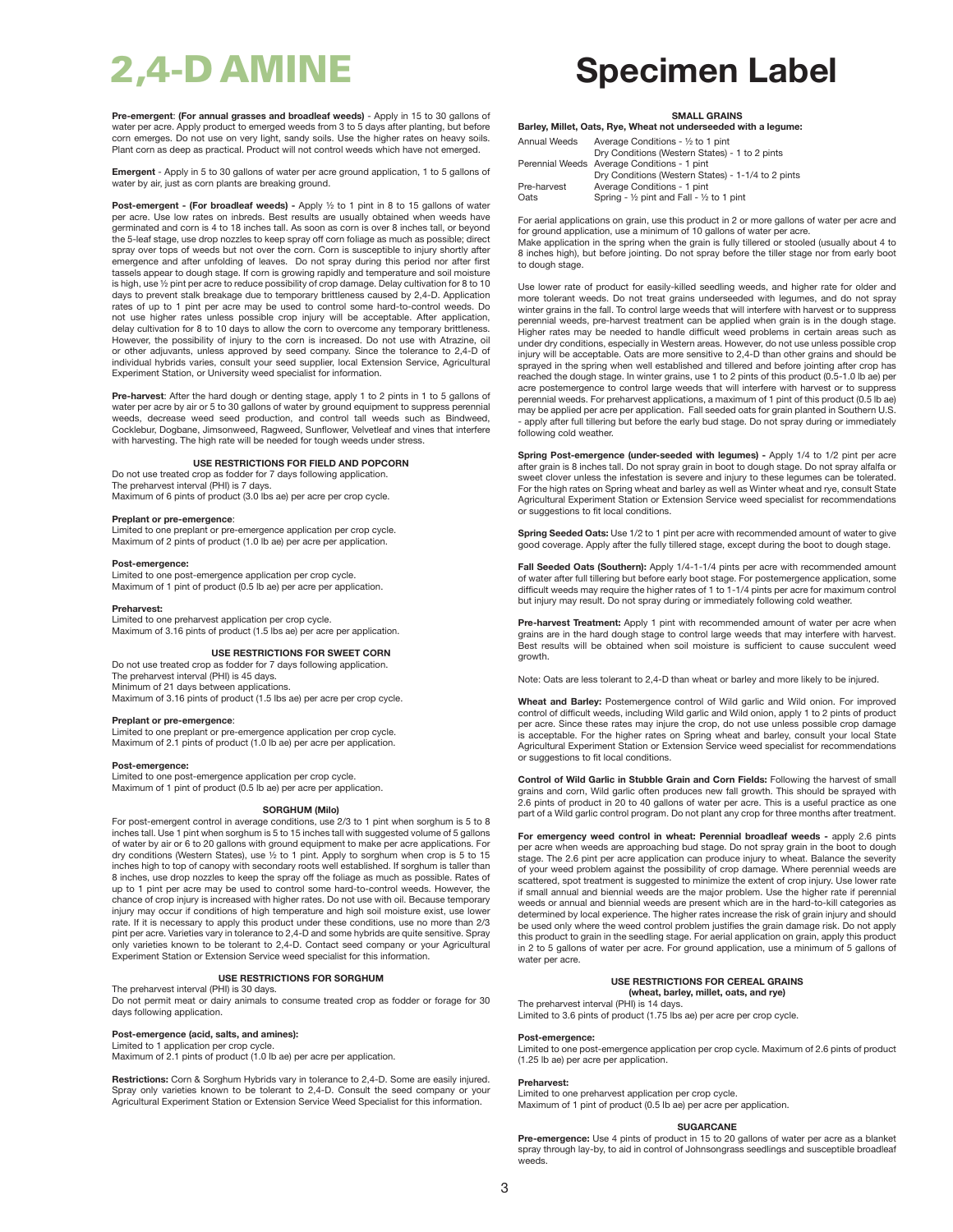**Post-emergence:** Use 1-1/2 to 2 pints in 10 to 30 gallons of water. Apply when cane is 1 to 2 feet tall.

Consult local Agricultural Experiment or Extension Service weed specialist on specific use of this product or in combination with Dalapon to control broadleaved and grass weeds.

## **USE RESTRICTIONS FOR SUGARCANE**

Permitted forms of 2,4-D include acid, salts and amines.

Do not harvest cane prior to crop maturity. Do not apply more than one gallon of product (4.0 lbs ae) per acre per crop cycle.

## **Pre-emergence:**

Limited to one application per crop cycle. Maximum of 4 pints of product (2.0 lbs ae) per acre per application.

## **Post-emergence:**

Limited to one application per crop cycle. Maximum of 4 pints of product (2.0 lbs ae) per acre per application.

## **RICE**

Use 1-1/2 to 2-1/2 pints of this product in 5 to 10 gallons of water per acre to control Curly indigo and other broadleaf weeds. Apply in the late tillering stage of rice development, at the time of first joint development (first to second green ring), usually 6 to 9 weeks after emergence. Do not apply after panicle initiation, after rice internodes exceed 1/2 inch at early seeding, early panicle, boot, flowering or early heading growth stages. Do not apply nitrogen during 7 to 21 days before application of 2,4-D. Do not use in rice paddies where shellfish are of economic importance or where flood water is used for irrigation of other crops.

**NOTE:** Some rice varieties under certain conditions can be injured by 2,4-D. Therefore, before spraying consult local Extension Service or University specialists for appropriate rates and timing of 2,4-D sprays.

**RICE (In Mississippi):** Apply this product at the rate of 1-1/2 to 2 pints per acre in 5 to 10 gallons of water when rice is in the late tillering stage of development, at the time of first joint development. Do not apply after panicle, boot, or heading stages. Consult your local University or Agricultural Extension Service Specialist for more specific information on weeds controlled, application rates and application timing.

**Restrictions:** Applications of this product shall not be made to rice if commercial plantings of cotton, tomatoes, grapes or other highly susceptible crops are within 1/4 mile of the application site unless these susceptible crops are owned by the applicator or person for whom the application is being made. Air movement, air stability, and wind directions are to be determined before application by using a smoke generator or other means at or near the site of application. Avoid applications during calm conditions (less than 2 miles per hour). Do not spray when wind velocity exceeds 5 mph.

## **USE RESTRICTIONS FOR RICE**

The preharvest interval (PHI) is 60 days.

Maximum of 3 pints of product (1.5 lbs ae) per acre per crop cycle.

## **Preplant:**

Limited to one preplant application per crop cycle.

Maximum of 2 pints of product (1.0 lb ae) per acre per preplant application.

## **Post-emergence:**

Limited to one post-emergence application per crop cycle. Maximum of 3 pints of product (1.5 lbs ae) per acre per post-emergence application.

**CROP STUBBLE:** To control annual broadleaf weeds, apply 1 to 2 pints per acre. Use the lower rate when weeds are small (2 to 3 inches tall) and actively growing. Use the higher rate on older and drought-stressed plants. To control biennial broadleaf weeds, apply 1 to 2 quarts per acre. Spray while Musk thistles or other biennial species are in the seedling to rosette stage and before flower stalks become apparent. The lower rate can be used in the Spring during rosette stage. Use the highest rate in the Fall or after flower stalks have developed. To control perennial broadleaf weeds such as Canada thistle and Field bindweed, apply 1 to 2 quarts per acre. Spray weeds in bud to bloom stage, or while in good vegetative growth. Do not disturb treated areas for at least 2 weeks after treatment, or until weed tops are dead. To control Wild Garlic and Onion in crop stubble, apply 2 quarts per acre to prevent new growth of garlic following harvest.

**Restriction**: Do not forage for 14 days following application. Apply to weeds actively growing.

FALLOW LAND: Use 2 to 4 pints of this product in a minimum of 10 gallons water per acre for ground application and minimum of 2 gallons for aerial application of water per acre on annual broadleaf weeds and up to 4 pints per acre on established perennial species such as Canada thistle and Field bindweed. Use lower rate when annual weeds are small (2 to 3 inches tall) and growing actively. Use the higher rate on older and drought-stressed plants. Spray Musk thistles and other biennial species while in seedling to rosette stage, and before flower stalks are initiated. The lower rate can be used in Spring during rosette stage. In Fall or after flower stalks have developed, use highest rate. Spray perennial weeds in bud to bloom stage, or in good vegetative growth. Do not disturb treated area for at least 2 weeks after treatment, or until weed tops are dead.

## **USE RESTRICTIONS FOR FALLOW LAND**

## **(CROP STUBBLE ON IDLE LAND, OR POSTHARVEST TO CROPS, OR BETWEEN CROPS)**

Plant only crops labeled for use on Alligare 2,4-D Amine within 29 days following application. Limited to 2 applications per year.

Maximum of 4 pints of product (2.0 lbs ae) per acre per application. Minimum of 30 days between applications.

# 2,4-D AMINE **Specimen Label**

## **GRASSES IN CONSERVATION RESERVE PROGRAM AREAS**

To control annual broadleaf weeds, apply when weeds are actively growing. Use ½ to 1 pint per acre when weeds are small; use higher rates on older weeds. Excessive injury may result if applied to young grasses with fewer than 6 leaves or prior to grasses being well established. To control biennial and perennial broadleaf weeds in established grasses, apply at a rate of 1 to 2 quarts per acre. Apply to actively growing weeds. Treat when biennial weeds are in the seedling to rosette stage and before flower stalks become apparent. Treat perennial weeds in the bud to bloom stage.

**Restriction:** Use at least 2 gallons of water per acre by air and 5 gallons of water per acre by ground. Do not harvest or graze treated Conservation Reserve Program areas. Do not apply to grasses in the boot to dough stage if grass seed production is desired.

**GRASS SEED CROPS:** Use 1 to 4 pints of product in up to 30 gallons of water per acre by air or ground equipment in spring or fall to control broadleaf weeds in grass being grown for seed. Do not apply from early boot to the milk stage. Spray seedling grass only after the five leaf stage, using 3/4 to 1 pint per acre to control small seedling weeds. After the grass is well established, higher rates of up to 4 pints of product per acre can be used to control hard-to-kill annual or perennial weeds. For best results, do not use on bentgrass unless grass injury can be tolerated.

**Restrictions:** Turf grown for seed: Maximum of 4 pints of product (2.0 lbs ae) per acre per application. Limited to 2 applications per year. Minimum of 21 days between applications.

**GRASSES: IN ESTABLISHED PASTURES AND RANGELANDS** - Use 1 to 4 pints of this product in 1 to 30 gallons of water per acre. Use the lower rate on more easily injured grasses. For small areas, use 3/4 to 1 fluid ounce (1-1/2 to 2 Tablespoons) per 1,000 square feet; mix 1 to 3 gallons of water and apply uniformly over the area. Apply preferably when weeds are small and growing actively before bud stage. Fall or spring is the best time to treat. Repeated treatments may be needed for less susceptible weeds. Treatment will kill or injure alfalfa, sweet clover and other legumes. White clover (including Ladino) may be injured by light application but recovers; repeated treatments will kill it. Some dichondra, bentgrasses, carpet, buffalo, and St. Augustine grasses may be injured. Usually colonial bents are more tolerant than creeping types; velvets are most easily injured. Where bentgrass predominates, make 2 applications of 1 pint per acre at 30 day intervals.

For Pasture and Rangeland: Do not apply more than 8 pints (4.0 lbs. ae) per acre per year.

## **USE RESTRICTIONS FOR GRASSES IN CONSERVATION RESERVE PROGRAM AREAS**

Do not cut forage for hay within 7 days of application.

## **Post-emergence:**

- For susceptible annual and biennial broadleaf weeds: Use 2 pints (1.0 lb. ae) per acre per application.
- For moderately susceptible biennial and perennial broadleaf weeds and for difficult to control weeds and woody plants, do not exceed 4 pints (2.0 lbs. ae) per acre per application.
- For spot treatments, do not exceed 4 pints (2.0 lbs. ae) per acre.
- The minimum retreatment interval is 30 days.
- Limited to two applicatons per year.

If grass is to be cut for hay, Agricultural Use Requirements for the Worker Protection Standard are applicable.

For program lands, such as Conservation Reserve Program, consult program rules to determine whether grass or hay may be used. The more restrictive requirements of the program rules or this label must be followed.

**Bitterweed, Broomweed, Croton, Docks, Kochia, Marshelder, Musk thistle and Other Broadleaf Weeds:** Use 4 to 4.2 pints of this product in 10 to 30 gallons of water per acre. If weeds are young and growing actively, 2 pints per acre will provide control of some species. Deep-rooted perennial weeds may require repeated treatments in the same year or in subsequent years.

**Weed control in Newly Sprigged Coastal Bermudagrass:** Apply 2 to 4.2 pints of this product in 20 to 100 gallons of water per acre pre-emergence and/or post-emergence.

**Wild Garlic and Wild Onion Control:** Apply 4 to 4.2 pints of product per acre making three applications, fall-spring-fall or spring-fall-spring, starting in the late fall or early spring.

**Southern Wild Rose:** Use a maximum of 4.2 pints of this product plus the recommended rate of a high quality agricultural surfactant per 100 gallons of water and spray thoroughly as soon as foliage is well developed.

## **STONE FRUIT AND NUT ORCHARDS (Except in California)**

**Stone Fruit** – Crop Group 12: Apricot, Sweet Cherry, Tart Cherry, Nectarine, Peach, Plum,<br>Chickasaw Plum, Damson Plum, Japanese Plum, Plumcot, Prune (fresh).

**Tree Nut** – Crop Group 14: Almond, Beech Nut, Brazil Nut, Butternut, Cashew, Chestnut,<br>Chinquapin, Filbert (hazelnut), Hickory Nut, Macadamia Nut (bush nut), Pecan, Black and English (Persian) Walnut.

To control annual broadleaf weeds on the orchard floor, apply 3 pints per acre using coarse sprays and low pressure in sufficient volume of water to obtain thorough wetting of weeds. Treat when weeds are small and actively growing. Do not use on light, sandy soil

**Restriction**: Do not apply (1) to bare ground as injury may result, (2) to newly established or young orchards. Trees must be at least 1 year old and in vigorous condition, (3) during bloom, (4) more than twice a year, (5) immediately before irrigation for 2 days before and 3 days after treatment. Also, do not allow spray to drift onto or contact foliage, fruit, stems, trunks of trees or exposed roots as injury may result. Do not graze or feed cover crops from treated orchards.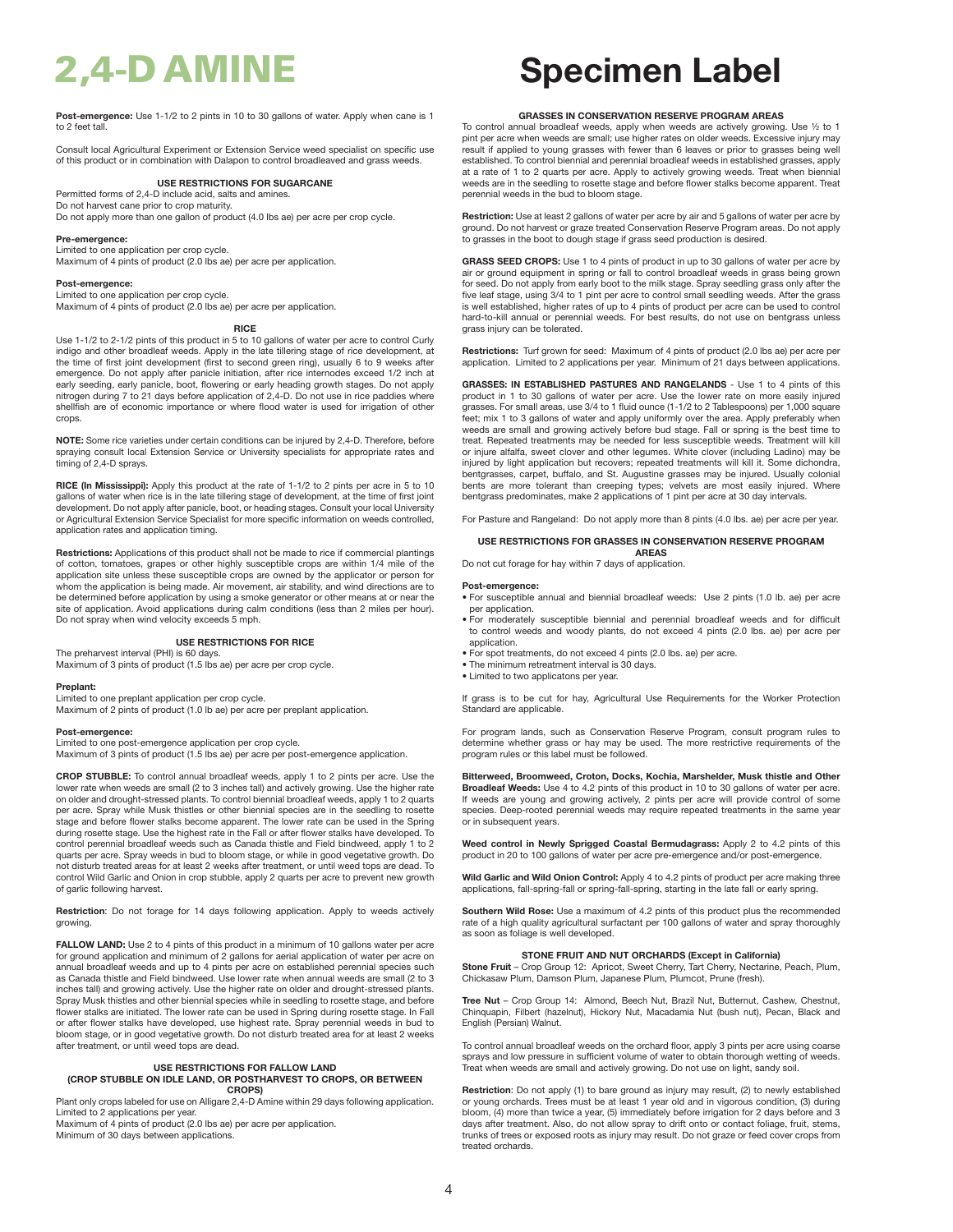Pre-harvest intervals: Do not harvest stone fruit within 40 days of application nor nuts within 60 days of application.

**No-Till Application:** This product may be used in the broadcast method with a normal boom or with direct pipes set 12 inches apart in 36 inch rows. When using this product, refer to specific rate directions for the individual crop sites. Maintain uniform pressure and speed when applying.

## **USE RESTRICTIONS FOR STONE FRUITS AND NUT ORCHARDS**

The preharvest interval (PHI) is 60 days. Do not cut orchard floor forage for hay within 7 days of application.

For filberts, apply a maximum of 2.1 pints (1.0 lb. ae) per 100 gallons of spray solution per application.

## **Post-emergence:**

Limited to 2 applications per crop cycle. Except pistachios – limit to two applications per year. Maximum of 4 pints of product (2.0 lbs ae) per acre per application. Minimum of 75 days between applications.

**FOR USE IN CROP RESIDUE MANAGEMENT SYSTEMS IN SOYBEANS (Preplant only) PRODUCT INFORMATION:** This product is a herbicide that provides control of many emerged susceptible annual and perennial broadleaf weeds. This product may be applied prior to planting soybeans to provide foliar burndown control of susceptible annual and perennial broadleaf weeds and certain broadleaf cover crops such as those listed on this label. This product should only be applied preplant to soybeans in situations such as reduced tillage production systems, where emerged weeds are present. Apply only according to the application instructions given below. Do not use any tillage operations between application of this product and planting soybeans.

**MIXING INSTRUCTIONS:** Compatible crop oil concentrates, agricultural surfactants and fluid fertilizers approved for use on growing crops may increase the herbicidal effectiveness of 2,4-D on certain weeds and may be added to the spray tank. Read and follow all directions and precautions on this label and on all labels of adjuvants or fertilizers mixed with this product.

**APPLICATION PROCEDURES:** Apply using air or ground equipment in sufficient gallonage to obtain adequate coverage of weeds. Use 2 or more gallons of water per acre in aerial equipment and 10 or more gallons of water per acre in ground equipment.

## **APPLICATION TIMING AND USE RATES**

| 2.4-D Formulation Used | Maximum Rate (per acre)                         | When to Apply (Days<br>prior to planting<br>Sovbeans) |
|------------------------|-------------------------------------------------|-------------------------------------------------------|
| Alligare 2,4-D Amine   | 1 pint (16.8 fl. oz.)<br>$(0.5$ lb. a.e./acre)  | NOT LESS THAN 15 DAYS                                 |
|                        | 2 pints (33.6 fl. oz.)<br>$(1.0$ lb. a.e./acre) | NOT LESS THAN 30 DAYS                                 |

## **WEEDS CONTROLLED:**

| Alfalfa *<br>Bindweed*<br><b>Bullnettle</b><br>Bittercress-smallflowered<br>Carolina geranium<br>Cinquefoil-common and rough<br>Clover-red*<br>Cocklebur-common<br>Dandelion*<br>Eveningprimrose-cutleaf | Horseweed or marestail<br>Ironweed<br>Lambsquarters-common<br>Lettuce-prickly<br>Morningglory-annual<br>Mousetail<br>Mustard-wild<br>Onion-wild*<br>Pennycress-field<br>Peppergrass* | Ragweed-common<br>Ragweed-giant<br>Shepherdspurse<br>Smartweed-Pennsylvania*<br>Sowthistle-annual<br>Speedwell<br>Thistle-Canada*<br>Thistle-bull<br>Velvetleaf<br>Vetch-hairy* |
|----------------------------------------------------------------------------------------------------------------------------------------------------------------------------------------------------------|--------------------------------------------------------------------------------------------------------------------------------------------------------------------------------------|---------------------------------------------------------------------------------------------------------------------------------------------------------------------------------|
| Garlic-wild*                                                                                                                                                                                             | Purslane-common                                                                                                                                                                      | Virginia copperleaf                                                                                                                                                             |
|                                                                                                                                                                                                          |                                                                                                                                                                                      |                                                                                                                                                                                 |

\*These species are only partially controlled.

For best weed control at time of treatment, weeds should be small, actively growing and free of stress caused by extremes in climatic conditions, diseases, or insect damage. The response of individual weed species to this product is variable. Consult your local County or State Agricultural Extension Service or crop consultant for advice.

## **APPLICATION RESTRICTIONS AND USE PRECAUTIONS FOR SOYBEAN**

**Important Notice -** Unacceptable injury to soybeans planted in fields treated with this product may occur. Whether or not soybean injury occurs and the extent of the injury will depend on weather (temperature and rainfall) from herbicide application until soybean emergence and agronomic factors such as the amount of weed vegetation and previous crop residue present. Injury is more likely under cool rainy conditions and where there is less weed vegetation and crop residue present.

Do not use on low organic sandy soils (<1.0%).

Do not apply this product when weather conditions such as temperature air inversions or wind favor drift from treated areas to susceptible plants.

**Livestock Grazing Restriction:** Do not feed hay, forage or fodder. Restrict livestock from grazing treated fields. Livestock should be restricted from feeding/grazing of treated cover crops.

In fields treated with this product, plant soybean seed as deep as practical or at least 1.0 inch deep. Adjust the planter, if necessary, to ensure that planted seed is completely covered.

Do not apply this product prior to planting soybeans if you are not prepared to accept the results of soybean injury, including possible loss of stand and yield.

Do not replant fields treated with this product in the same growing season with crops other than those labeled for 2,4-D use.

# 2,4-D AMINE **Specimen Label**

For the 1 pint (0.5 lb ae) per acre per application rate, do not apply more than 2 applications per crop cycle.

For the 2 pint (1.0 lb ae) per acre per application rate, do not apply more than once per crop cycle.

The maximum rate per crop cycle is 2.1 pints of product (1.0 lb ae) per acre.

## **ORNAMENTAL TURF AREAS**

## **Lawns (Residential, Industrial and Institutional), Parks, Cemeteries, Athletic Fields and Golf Courses (Excluding Grasses Grown for Seed or Sod Farms).**

Use 2 to 3.16 pints of product (1.0-1.5 lbs ae) per acre per application for control of annual broadleaf weeds. Use 3.16 pints of product (1.5 lbs ae) per acre per application for control of biennial and perennial broadleaf weeds. Treat when weeds are young and actively<br>growing. Perennial weeds should be near the bud stage, but not flowering at application. Use sufficient gallonage for thorough and uniform coverage.

## **SPOT TREATMENT IN ORNAMENTAL TURF AREAS (Parks, Cemeteries, Athletic Fields and Golf Courses, Turfgrass (excluding sod farms).**

To control broadleaf weeds in small areas with a hand sprayer, use 1/4 pint of this product in 3 gallons of water and spray to thoroughly wet all foliage. Do not exceed 4 pints of this product (2.0 lbs ae) per acre.

## **USE RESTRICTIONS FOR ORNAMENTAL TURF AREAS**

**(Golf courses, cemeteries, parks, sports fields, turfgrass, lawns and other grass areas)**

## **Post-emergence:**

Do not use on susceptible southern grasses such as St. Augustine. Do not apply to newly seeded areas until grass is well established. Bentgrass, clover, legumes and dichondra may be injured by this treatment. Limited to 2 applications per year. Maximum of 3.16 pints of product (1.5 lbs ae) per acre per application. The maximum seasonal rate is 6.25 pints of product (3.0 lbs ae) per acre, excluding spot treatments.

## **GRASSES GROWN FOR SEED OR SOD FARMS**

**Grasses Grown for Seed (Postemergence Use)** Seedling grass (five-leaf stage or later): Apply 3/4-1 pint of product (0.36-0.5 lb ae) per acre per application.

Well-established grasses: Apply 1-4 pints of product (0.5-2.0 lbs ae) per acre per application.

**Sod Farms (Postemergence):** Apply 2.0-4.0 pints of product (1.0-2.0 lbs ae) per acre per application.

Apply when weeds are small and actively growing. For best results, apply when soil moisture is adequate for active weed growth. Do not apply to newly seeded grasses until well established (five-leaf stage or later) and then use a maximum of 1 pint of product (0.5 lb ae) per acre. Cool season grasses are tolerant of higher rates. Do not apply to grass in the early boot through milk stage if seed production is desired. When grass is well established,<br>higher rates of up to 4 pints of product per acre may be applied for control of hard-to-kill annual or perennial weeds.

Deep-rooted perennials such as bindweed and Canada thistle may require repeat applications. Avoid mowing sod farms for 1 to 2 days before or after application. Delay irrigation until the day following application.

**Reseeding:** Delay reseeding at least 30 days following application. Preferably, with spring application, reseed in the fall and with fall application, reseed in the spring.

## **USE RESTRICTIONS FOR GRASSES GROWN FOR SEED OR SOD FARMS**

Do not use on creeping grasses such as bent except as a spot treatment. Do not use on injury-senstive southern grasses such as St. Augustinegrass. Do not use on dichondra or other herbaceous ground covers. Legumes may be damaged or killed. Do not reapply to a treated area within 21 days of a previous application. Do not graze or cut forage for hay within 7 days after application. Do not apply more than 8 pints of product (4.0 lbs ae) per acre per year. Limited to 2 applications per year.

**NON-SELECTIVE WEED CONTROL IN NON-CROPLAND AREAS (Airfields, Roadsides, Vacant Lots, Drainage Ditchbanks, Fencerows, Industrial Sites, Rights-of-Way, Utility Power Lines, Railroads, and similar areas)**

Use ½ gallon of product per acre. Use sufficient gallonage for thorough and uniform coverage. Apply when most annual broadleaf weeds are still young and growing vigorously. Apply when perennial and biennial weeds are actively growing and near the bud stage, but before flowering. Thoroughly wet weeds when applying this mixture. For best results on Tansy ragwort and Milk thistle, treat in rosette stage, before bolting. Treat Wild onion or garlic in early Spring and in Fall when they are young and growing actively. The addition of a wetting agent (spray adjuvant) is suggested. Usually 4 pints per acre will give adequate control. Do not use on herbaceous ground covers or creeping grass such as Bent. Legumes will usually be damaged or killed. Deep-rooted perennials such as Bindweed, Whitetop, Perennial sowthistle, Blue lettuce, Nettle, Bur ragweed, Canada thistle and other noxious perennials somewhat resistant to 2,4-D may require repeat applications to kill. Do not use on freshly seeded turf until grass is well established. Delay reseeding for 30 days.

For chemical mowing applications on roadside and utility rights-of-way, using low volume spray equipment such as the "Lucas" 64 system use ½ gallon of this product in 1 to 5 gallons of water per acre.

**Control of Southern Wild Rose:** On roadsides and fencerows, use 1/2 gallon of this product plus the recommended rate of a high quality surfactant per 100 gallons of water and spray thoroughly as soon as foliage is well developed. Two or more treatments may be required.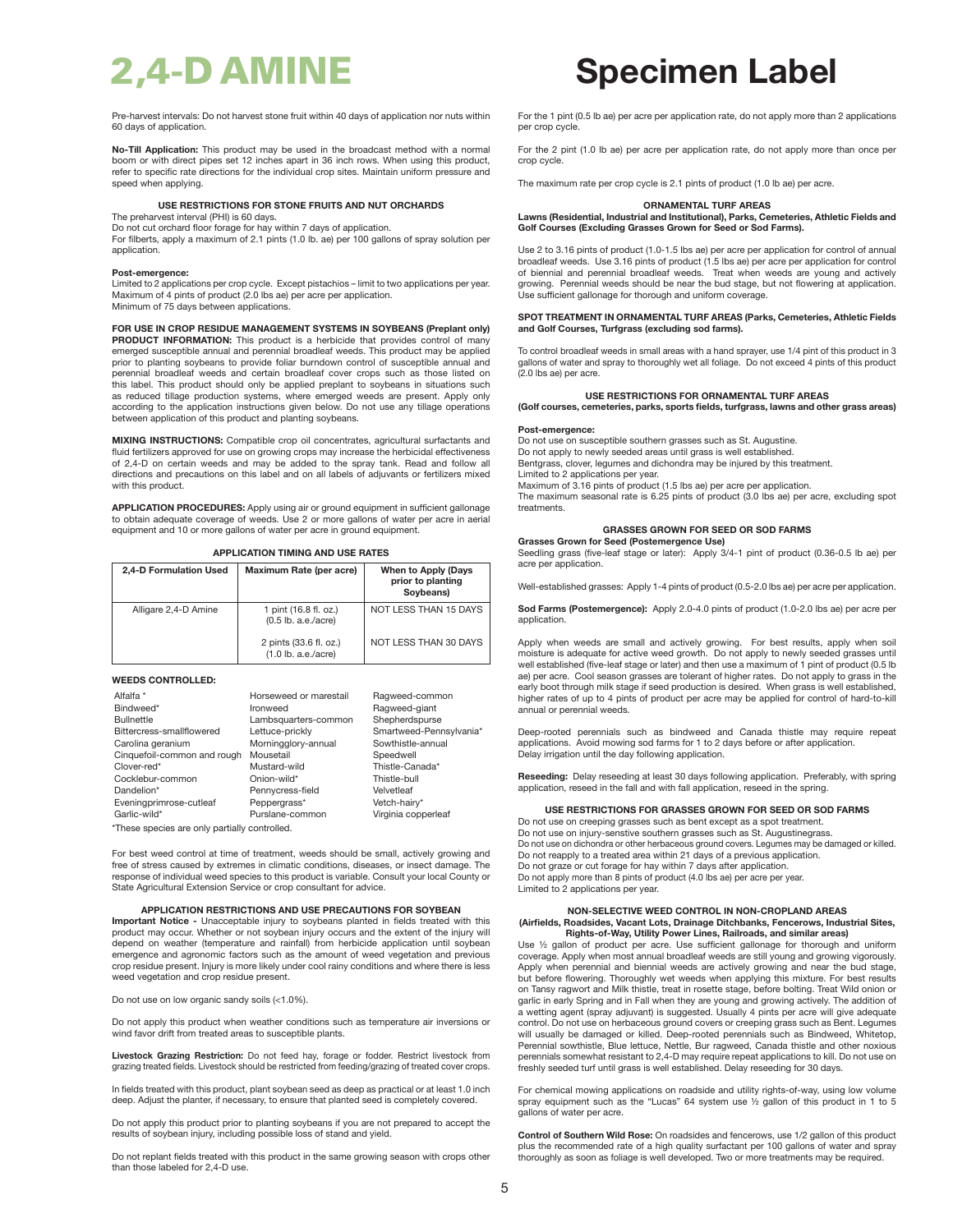## **USE RESTRICTIONS FOR NON-SELECTIVE WEED CONTROL IN NON-CROPLAND AREAS**

**(airfields, roadsides, vacant lots, drainage ditchbanks, fencerows, industrial sites, rights-of-way, utility power lines, railroads, and similar areas)**

## **Post-emergence (annual and perennial weeds):**

Limited to 2 applications per year. Maximum of 4.21 pints of product (2.0 lbs ae) per acre per application. Minimum of 30 days between applications.

### **Post-emergence (woody plants):** Limited to 1 application per year.

Maximum of 8.25 pints of product (4.0 lbs ae) per acre per year.

**Ditchbank:** For shoreline weeds, allow no more than 2 foot overspray onto water.

Applications to non-cropland areas are not applicable to treatment of commercial timber or other plants being grown for sale or other commercial use, or for commercial seed production, or for research purposes.

## **BRUSH CONTROL**

**(Including Rights-of-Way, Fence Rows, Roadsides and along Ditchbanks) WOODY PLANT CONTROL:** To control woody plants susceptible to 2,4-D such as Alder,<br>Buckbrush, Elderberry, Sumac, Cherokee rose, Japanese honeysuckle, Virginia creeper, Wild grape and Willow on non-crop areas such as rights-of-way, fence rows, roadsides and along ditchbanks. Use 2 to 3 quarts of product per acre in 30 to 100 gallons of water. Lower volume of water can be used unless applying through such equipment as a Directa-Spra, Wobbler, or Spirometer. Spray brush 5 to 8 feet tall after Spring foliage is well developed. Wet all parts of the plants thoroughly, including stem and foliage, to the point of runoff. Higher volumes of up to 300 to 500 gallons of spray per acre may be necessary where the brush is very dense and over 6 to 8 feet high. Spraying can be effective at anytime up to 3 weeks before frost as long as soil moisture is sufficient for active growth of the brush. Control will be less effective in mid-Summer during hot, dry weather when soil moisture is deficient and plants are not actively growing. A wetting agent may be added to the spray if needed for increased effectiveness. Hard-to-control species may require re-treatment next season. In general, it is better to cut tall woody plants and spray sucker growth when 2 to 4 feet tall.

**SAND SHINNERY OAK AND SAND SAGEBRUSH:** On the oak, use 2-1/4 pints of this product in 5 gallons of water per acre. Apply by aircraft between May 15 and June 15. On the sagebrush, use 2-1/4 pints in 3 gallons of water per acre and apply by aircraft when foliage is fully expanded and the brush is actively growing.

**BIG SAGEBRUSH AND RABBITBRUSH:** Use 2-1/4 to 6-3/4 pints of product per acre in 2 to 3 gallons of water. For rabbitbrush, the 6-3/4 pints rate is usually required. Brush should be leafed out and growing actively when treated. Retreatment may be needed.

Chamise, Manzanita, Buckbrush, Coastal Sage, Coyotebrush and certain other Chaparral Species: Use 2-1/4 to 6-3/4 pints per acre in 5 to 10 gallons of water. Make applications by aircraft or ground equipment to obtain uniform spray coverage. For effective control, the brush must be fully leafed out and growing actively when sprayed. Retreatment may be needed. Consult State or local brush control specialists for most effective rate, volume and timing of spray application.

**CATTAILS, TULE (BULRUSH), AND OTHER RUSHES:** Mix 4 pints of this product and 100 gallons of water (1-1/2 to 2 quarts of this product in 400 to 800 gallons of spray per acre). Addition of a wetting agent may be advisable. Apply in the spring during flower head emergence. Spray to wet all foliage. Re-spray if needed when regrowth is 3 to 5 feet tall.

## **USES IN FOREST MANAGEMENT**

**Conifer Release:** For control of Alder, apply 1-1/2 to 2 quarts of product per acre in 8 to 25 gallons of water, and apply as a foliage spray. Treat when 3/4 of the brush foliage has attained full size leaves and before new conifer growth reaches 2 inches in length. This is usually between early May and mid-June. Adjust treatment date depending on stage of growth and brush species. This may cause leader deformation on exposed firs, but they should overcome this during the second year after spraying. To control susceptible brush species such as ceanothus spp., chinquapin, madrone, manzanita, oak and tanoak and to release Douglas fir, hemlock, Sitka spruce or grand fir, apply 3 quarts of product per acre before new growth on Douglas fir is 2 inches long.

To control manzanita and ceanothus in ponderosa pine, apply 3 quarts of this product per acre before pine growth begins in the Spring.

To increase performance, add suitable approved agricultural surfactant at recommended label rate.

After Northern conifers, Jack Pine, Red Pine, Black Spruce, and White Spruce cease growth and "harden off" (usually in mid-July), a spray of 1-1/2 to 3 quarts of product in 8 to 25 gallons<br>of water per acre may be applied by air to control certain competing hardwood species such<br>as Alder, Aspen, Birch, and Will injury, do not use if such injury cannot be tolerated. Consult your regional or extension forester or State herbicide specialist for recommendations to fit local conditions.

**Tree Injections (Pine Release):** To control hardwoods, such as Oaks, Hickory, Maple, Pecan, Elm, Sumac, Sweetgum and Hawthorn in forest and other non-crop areas, apply undiluted product in a concentrate tree injector calibrated to apply 1 to 2 ml per injection. Space injections 2 inches apart edge to edge, completely around the tree and close to the base. The injector bit must penetrate the inner bark. On hard-to-kill species such as Hickory, Dogwood, Red Maple, Blue Beech and Ash, make injections 1 to 1-1/2 inches apart edge to edge. Treatment may be made at any time of the year. For best results, injections should be made during growing season, May 15 to October 15. For dilute injections, mix 1 gallon of this product in 19 gallons of water.

**Dormant Application (other than pine):** For the control of susceptible deciduous brush species such as Alder, Cascara, Cherry, Poplar and Service Berry, apply up to 3 quarts of product per acre in sufficient diesel, fuel oil or kerosene for good coverage. Application may be made by ground or air and should be made before conifer bud break.

# 2,4-D AMINE **Specimen Label**

**Pine Only:** Make application while pine buds are still dormant. Apply 2 quarts of product per acre in sufficient water for good coverage by air or ground equipment. Do not use this application unless some pine injury is acceptable. Use of diesel, kerosene, or other oil, or addition of surfactants to spray mix may cause unacceptable pine injury.

**Herbaceous Weed Control:** To control over-wintering susceptible weeds such as False dandelion, Klamath weed, Plantain, Tansy ragwort, apply 1 to 3 quarts of product in sufficient water for good coverage. Make application at rates and timing indicated above if pines are present. For control of hazel brush and similar species in the Lake States area, apply 2 quarts of product per acre in 8 to 25 gallons of water, when new shoot growth of Hazel is complete (usually mid-July).

**Site Preparation: (As Budbreak Spray)** - For control of Alder prior to planting seedlings, apply 2 to 4 quarts of product per acre in 8 to 25 gallons of water, after Alder budbreak but before foliage is ¼ full size. Application may be made by air or ground. **(As Foliage Spray)** - For control of Alder prior to planting seedlings, apply 2 quarts of product per acre in 8 to 25 gallons of water, after most Alder leaves are full size. To increase penetration, a suitable approved agricultural surfactant at recommended label rates, may be added to spray mixture.

## **POPLAR/COTTONWOOD TREES GROWN FOR PULP IN OREGON AND WASHINGTON**

**- BROADLEAF WEED CONTOL:** This product may be applied though wick applicators or conventional ground sprayers. NOTE: WHEN IRRIGATING WITH OVERHEAD SPRINKLERS, DO NOT APPLY THIS PRODUCT BEFORE AN IRRIGATION AND WITHHOLD IRRIGATION FOR 2 DAYS BEFORE AND 3 DAYS AFTER TREATMENT. Do not allow this product to contact leaves or green bark of the tree. Use ½ pint to 3 pints per acre in enough water to provide uniform coverage prior to or after planting of Poplar/Cottonwood trees. Application during warm weather is preferred. Apply when weeds are actively growing, preferably before bud stage. Repeat treatment may be necessary for less susceptible weeds; reapply as needed. Alligare Glyphosate 4 Plus may be mixed with this product to increase weed control. Follow both labels to determine correct rates. Two quarts or more of Wilbur-Ellis R-11 Spreader Activator per 100 gallons of spray solution may be added to improve herbicide performance.

## **USE RESTRICTIONS FOR FOREST MANAGEMENT**

## **Broadcast application:**

Limited to 1 broadcast application per year. Maximum of 8.25 pints of product (4.0 lbs ae) per acre per broadcast application.

## **Basal spray, Cut Surface - Stumps, and Frill:**

Limit of one basal spray or cut surface application per year. Maximum of 2 gallons per 100 gallons of spray solution.

## **Injection:**

Limit to one injection application per year. Maximum of 2 mL of 4.0 lbs ae formulation per injection site.

## **AQUATIC USES**

**Use Requirements for Aquatic Areas:** When this product is applied to aquatic areas, follow PPE and reentry instructions in the "Non-Agricultural Use Requirements" section of this label.

## **CONTROL OF WEEDS AND BRUSH ON BANKS OF IRRIGATION CANALS AND DITCHES**

| <b>Target Plants</b> | Alligare<br>2,4-D Amine<br>(pts./acre) | <b>Specific Use Directions</b>                                                                                                                                                                                                                                                           |
|----------------------|----------------------------------------|------------------------------------------------------------------------------------------------------------------------------------------------------------------------------------------------------------------------------------------------------------------------------------------|
| <b>Annual Weeds</b>  | $2$ to $4$                             |                                                                                                                                                                                                                                                                                          |
|                      |                                        | Apply using low pressure spray (10 to 40 psi) in a spray<br>volume of 20 to 100 gallons per acre using power operated                                                                                                                                                                    |
| <b>Biennial and</b>  | 4                                      | spray equipment. Apply when wind speed is low, 5 mph                                                                                                                                                                                                                                     |
| perennial            |                                        | Apply working upstream to avoid accidental<br>or less.                                                                                                                                                                                                                                   |
| broadleaf            |                                        | concentration of spray into water. Cross-stream spraying to                                                                                                                                                                                                                              |
| weeds and            |                                        | opposite banks is not permitted and avoid boom spraying                                                                                                                                                                                                                                  |
| susceptible          |                                        | over water surface. When spraying shoreline weeds, allow                                                                                                                                                                                                                                 |
| wood plants          |                                        | no more than 2 foot overspray onto water surface with an<br>average of less than 1 foot of overspray to prevent significant<br>water contamination.                                                                                                                                      |
|                      |                                        | Apply when weeds are small and growing actively before the<br>bud stage. Apply when biennial and perennial species are in<br>the seedling to rosette state and before stalks appear. For<br>hard-to-control weeds, a repeat application after 30 days at<br>the same rate may be needed. |
|                      |                                        | For woody species and patches of perennial weeds, mix 1<br>gallon of this product per 64 to 150 gallons of total spray. Wet<br>foliage by applying about 3 to 4 gallons of spray per 1000 sq.<br>ft. (10.5 x 10.5 steps).                                                                |

## **Restrictions and Limitations:**

• Do not apply more than 2 treatments per season or reapply within 30 days.

• Use 2 or more gallons of spray solution per acre.

• Do not apply more than 4.21 pts./acre (2.0 lbs. of acid equivalent) per application or more than 8.42 pts./acre (4.0 lbs. of acid equivalent) per use season.

Do not use on small canals with a flow rate less than 10 cubic feet per second (CFS) where water will be used for drinking purposes. CFS may be estimated by using the formula below. The approximate velocity needed for the calculation can be determined by observing the length of time that it takes a floating object to travel a defined distance. Divide the distance (ft.) by the time (sec.) to estimate velocity (ft. per sec.). Repeat 3 times and use the average to calculate CFS.

> Average Width (ft.) x Average Depth (ft.) x Average Velocity (ft. per sec.) = CFS

**For ditchbank weeds:** Do not spray cross-stream to opposite bank. Do not allow boom spray to be directed onto water.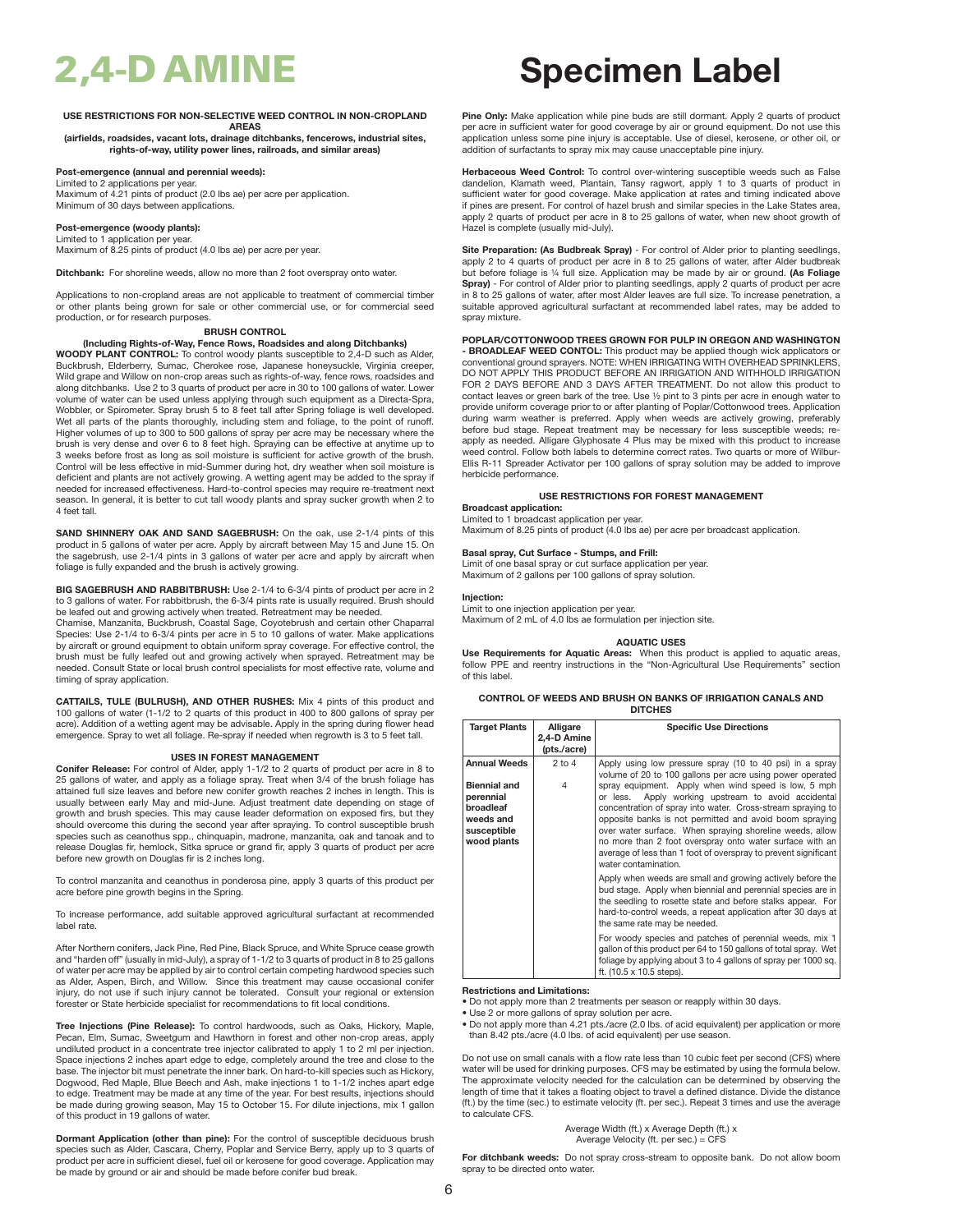**For shoreline weeds:** Boom spraying onto water surface must be held to a minimum and allow no more than 2 foot overspray onto water with an average of less than 1 foot overspray to prevent introduction of greater than negligible amounts of chemical into the water.

## **AQUATIC WEED CONTROL IN PONDS, LAKES, RESERVOIRS, MARSHES, BAYOUS, DRAINAGE DITCHES, NON-IRRIGATION CANALS, RIVERS AND STREAMS THAT ARE QUIESCENT OR SLOW MOVING, INCLUDING PROGRAMS OF THE TENNESSEE VALLEY AUTHORITY.**

**Notice to Applicators:** Before application, coordination and approval of local and state authorities may be required, either by letter or agreement or issuance of special permits for aquatic applications.

## **EMERGENT AND FLOATING AQUATIC WEEDS: Including Water Hyacinth (***Eichomia crassipe***)**

**Application Rate:** 2 to 4 qts./acre.

## **SPECIFIC USE DIRECTIONS**

**Application Timing:** Spray weed mass only. Apply when water hyacinth plants are actively growing. Repeat application as necessary to kill regrowth and plants missed in previous operation. Use 4 qts./acre rate when plants are mature or when weed mass is dense.

**Surface Application:** Use power operated sprayers with boom or spray gun mounted on boat, tractor or truck. Thorough wetting of foliage is essential for maximum control. Use 100 to 400 gallons of spray mixture per acre. Special precautions such as use of low pressure, large nozzles and spray thickening agents should be taken to avoid spray drift to susceptible crops. Follow label directions for use of any drift control agent.

**Aerial Application:** Use drift control spray equipment or thickening agent mixed in the spray mixture. Apply 1 gallon of this product per acre using standard boom systems using a minimum spray volume of 5 gallons per acre. For Microfoil drift control spray systems, apply this product in a total spray volume of 12 to 15 gallons per acre

## **Restrictions and Limitations for Surface Applications to Emergent Aquatic Weeds**

• Do not exceed 8.42 pts./acre (4.0 lbs. of acid equivalent) per surface acre per use season. • Do not make broadcast application within 21 days of previous broadcast application. Spot treatments are permitted.

Fish breathe dissolved oxygen in the water and decaying weeds also use oxygen. When treating continuous, dense weed masses, it may be appropriate to treat only part of the infestation at a time. For example, apply the product in lanes separated by untreated strips that can be treated after vegetation in treated lanes has disintegrated. During the growing season, weeds decompose in a 2 to 3 week period following treatment. Waters having limited and less dense weed infestations may not require partial treatments. Other local factors such as water exchange and sediment load can also influence the dissolved oxygen level. Coordination and approval of local and state authorities may be required, either by letter of agreement or issuance of special permits for aquatic applications.

## **WATER USE**

## **1. Water for irrigation or sprays:**

- A. If treated water is intended to be used only for crops or non-crop areas that are labeled for direct treatment with 2,4-D such as pastures, turf, or cereal grains, the treated water may be used to irrigate and/or mix sprays for these sites at anytime after the 2,4-D aquatic application.
- B. Due to potential phytotoxicity considerations, the following restrictions are applicable: If treated water is intended to be used to irrigate or mix sprays for plants grown in commercial nurseries and greenhouses; and other plants or crops that are not labeled for direct treatment with 2,4-D, the water must not be used unless one of the following restrictions has been observed:
	- i. A setback distance from functional water intake(s) of greater than or equal to 600 ft. was used for the application, or,
	-
	- ii. A waiting period of 7 days from the time of application has elapsed, or, iii. An approved assay indicates that the 2,4-D concentration is 100 ppb (0.1 ppm) or less at the water intake. Wait at least 3 days after application before initial sampling at water intake.

## **2. Drinking water (potable water):**

- A. Consult with appropriate state or local water authorities before applying this product to public waters. State or local agencies may require permits. The potable water use restrictions on this label are to ensure that consumption of water by the public is allowed only when the concentration of 2,4-D in the water is less than the MCL (Maximum Contaminant Level) of 70 ppb. Applicators should consider the unique characteristics of the treated waters to assure that 2,4-D concentrations in potable water do not exceed 70 ppb at the time of consumption.
- B. For floating and emergent weed applications, the drinking water setback distance from functioning potable water intakes is greater than or equal to 600 ft.
- C. If no setback distance of greater than or equal to 600 ft. is used for application, applicators or the authorizing organization must provide a drinking water notification prior to a 2,4-D application to the party responsible for public water supply or to individual private water user. Notification to the party responsible for a public water supply or to individual private water users must be done in a manner to assure that the party is aware of the water use restrictions when this product is applied to potable water. The following is an example of a notification via posting, but other methods of notification which convey the above restrictions may be used and may be required in some cases under state or local law or as a condition of a permit.

**Example:** Posting notification should be located every 250 feet including the shoreline of the treated area and up to 250 feet of shoreline past the application site to include immediate public access points. Posting must include the day and time of application. Posting may be removed if analysis of a sample collected at the intake 3 or more days following application shows that the concentration in the water is less than 70 ppb (100 ppb for irrigation or sprays), or after 7 days following application, whichever occurs first.

**Text of notification:** Wait 7 days before diverting functioning surface water intakes from the treated aquatic site to use as drinking water, irrigation, or sprays, unless

# 2,4-D AMINE **Specimen Label**

water at functioning drinking water intakes is tested at least 3 days after application and is demonstrated by assay to contain not more than 70 ppb 2,4-D (100 ppb for<br>irrigation or sprays). Application Date: Time: irrigation or sprays). Application Date:

- D. Following each application of this product, treated water must not be used for drinking water unless one of the following restrictions has been observed: i. A setback distance from functional water intake(s) of greater than or equal to 600 ft.
	- was used for the application, or, ii. A waiting period of at least 7 days from the time of application has elapsed, or,
	- iii. An approved assay indicates that the 2,4-D concentration is 70 ppb (0.07 ppm) or less at the water intake. Sampling for drinking water analysis should occur no sooner than 3 days after 2,4-D application. Analysis of samples must be completed by a laboratory that is certified under the Safe Drinking Water Act to perform drinking water analysis using a currently approved version of analytical Method Number 515, 555, other methods for 2,4-D as may be listed in Title 40 CFR, Part 141.24, or Method Number 4015 (immunoassay of 2,4-D) from U.S. EPA Test Methods for Evaluating Solid Waste SW-846.
- E. Note: Existing potable water intakes that are no longer in use, such as those replaced by a connection to a municipal water system or a potable water well, are not considered to be functioning potable water intakes.
- F. Drinking water setback distances do not apply to terrestrial applications of 2,4-D adiacent to water bodies with potable water intakes
- **3.** Except as stated above, there are no restrictions on using water from treated areas for swimming, fishing, watering livestock or domestic purpos

Coordination and approval of local and state authorities may be required, either by letter of agreement or issuance of special permits for aquatic applications.

**SUBMERGED AQUATIC WEEDS:** 

| Including Eurasian Water Milfoil (Myriophyllum spicatum) |  |  |  |
|----------------------------------------------------------|--|--|--|
|----------------------------------------------------------|--|--|--|

| <b>Treatment Site</b>                                                                  | Maximum<br>Application<br>Rate*                                         | <b>Specific Use Directions</b>                                                                                                                                                                                                                                                                                                             |
|----------------------------------------------------------------------------------------|-------------------------------------------------------------------------|--------------------------------------------------------------------------------------------------------------------------------------------------------------------------------------------------------------------------------------------------------------------------------------------------------------------------------------------|
| <b>Aquatic Weed</b><br>Control In:<br>Ponds.<br>Lakes.<br>Reservoirs,                  | 2.84 gallons<br>$(10.8$ lbs.<br>of acid<br>equivalent)<br>per acre foot | Application Timing: For best results, apply in spring or early<br>summer when aquatic weeds appear. Check for weed growth in<br>areas heavily infested the previous year. A second application<br>may be needed when weeds show signs of recovery, but no<br>later than mid-August in most areas.                                          |
| Marshes,<br>Bayous,<br><b>Drainage</b><br>Ditches,                                     |                                                                         | <b>Subsurface Application:</b> Apply this product undiluted directly<br>to the water through a boat mounted distribution system.<br>Shoreline areas should be treated by subsurface injection<br>application by boat to avoid aerial drift.                                                                                                |
| Non-Irrigation<br>Canals.<br><b>Rivers and</b>                                         |                                                                         | Surface Application: Use power operated boat mounted<br>boom sprayer. If rate is less than 5 gallons per acre, dilute to a<br>minimum spray volume of 5 gallons per surface acre.                                                                                                                                                          |
| <b>Streams</b><br>that are<br>Quiescent or<br>Slow Moving,<br>Including<br>Programs of |                                                                         | Aerial Application: Use drift control spray equipment or<br>thickening agents mixed with spray to reduce drift. Apply<br>through standard boom systems in a minimum spray volume<br>of 5 gallons per surface acre. For Milfoil drift control spray<br>systems, apply this product in a total spray volume of 12 to<br>15 gallons per acre. |
| the Tennessee<br><b>Valley Authority</b>                                               |                                                                         | Apply to attain a concentration of 2 to 4 ppm (see table below).                                                                                                                                                                                                                                                                           |

\*Alligare 2,4-D Amine contains 3.8 lbs. of acid equivalent per gallon of product.

## **Table 1. Amount of 2,4-D to Apply for a Target Subsurface Concentration**

| Surface<br>Area                                                                                                                     | Average<br>Depth | For typical<br>conditions - 2<br>ppm (2,4-D<br>ae/acre) | For typical<br>conditions - 2<br>ppm (Alligare<br>2.4-D Amine<br>gal/acre) | For difficult<br>conditions*-<br>4 ppm (2,4-D)<br>ae/acre) | For difficult<br>conditions*-4<br>ppm (Alligare<br>2.4-D Amine<br>gal/acre) |
|-------------------------------------------------------------------------------------------------------------------------------------|------------------|---------------------------------------------------------|----------------------------------------------------------------------------|------------------------------------------------------------|-----------------------------------------------------------------------------|
| 1 acre                                                                                                                              | 1 ft.            | 5.4                                                     | 1.42                                                                       | 10.8                                                       | 2.84                                                                        |
|                                                                                                                                     | 2 ft.            | 10.8                                                    | 2.84                                                                       | 21.6                                                       | 5.68                                                                        |
|                                                                                                                                     | 3 ft.            | 16.2                                                    | 4.26                                                                       | 32.4                                                       | 8.52                                                                        |
|                                                                                                                                     | 4 ft.            | 21.6                                                    | 5.68                                                                       | 43.2                                                       | 11.37                                                                       |
|                                                                                                                                     | 5 ft.            | 27.0                                                    | 7.10                                                                       | 54.0                                                       | 14.21                                                                       |
| *Examples include spot treatment of pioneer colonies of Eurasian<br>Water Milfoil and certain difficult to control aquatic species. |                  |                                                         |                                                                            |                                                            |                                                                             |

**Restrictions and Limitations for Aquatic Sites with Submersed Weeds** Do not exceed 10.8 lbs. acid equivalent per acre foot.

Fish breathe oxygen in the water and a water-oxygen ratio must be maintained. Decaying weeds use up oxygen, but during the period when applications should be made, the weed mass is fairly sparse and the weed decomposition rate is slow enough that the wateroxygen ratio is not disturbed by treating the entire area at one time. If treatments must be applied later in the season when the weed mass is dense and repeat treatments are needed, apply product in lanes, leaving buffer strips which can then be treated when vegetation in treated lanes has disintegrated. During the growing season, weeds decompose in a 2 to 3 week period following treatment.

Do not apply within 21 days of previous application. Limited to 2 applications per season. When treating moving bodies of water, applications must be made while traveling upstream to prevent concentration of 2,4-D downstream from the application.

Coordination and approval of local and state authorities may be required, either by letter of agreement or issuance of special permits for such use.

## **WATER USE:**

**1. Water for irrigation or sprays:** A. If treated water is intended to be used only for crops or non-crop areas that are